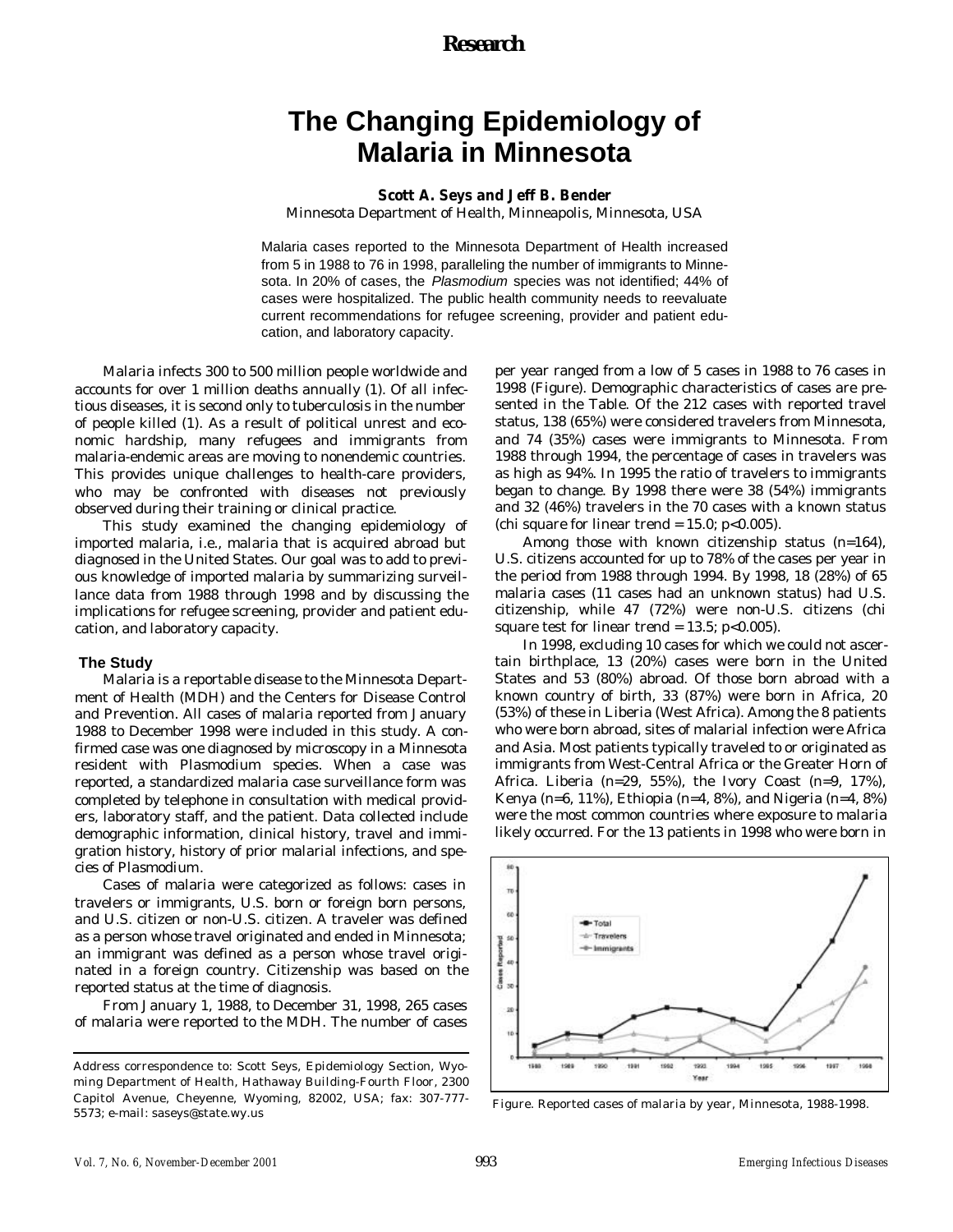|                   | Table. Demographic characteristics of malaria cases, Minnesota, |  |  |
|-------------------|-----------------------------------------------------------------|--|--|
| 1988-1998 (n=265) |                                                                 |  |  |

|                                                     | No. of      |     |                  |
|-----------------------------------------------------|-------------|-----|------------------|
| Characteristic                                      | respondents | n   | $%$ <sup>a</sup> |
| Sex                                                 | 265         |     |                  |
| Male                                                |             | 180 | 67.9             |
| Female                                              |             | 85  | 32.1             |
| Residence                                           | 264         |     |                  |
| Twin Cities (seven-<br>county metropolitan<br>area) |             | 211 | 79.9             |
| Hennepin County                                     |             | 129 | 48.9             |
| Ramsey County                                       |             | 63  | 23.9             |
| Age (years)                                         | 260         |     |                  |
| $\leq 5$                                            |             | 26  | 10.0             |
| $6 - 17$                                            |             | 44  | 16.9             |
| 18-29                                               |             | 66  | 25.4             |
| $30 - 44$                                           |             | 76  | 29.2             |
| 45-64                                               |             | 43  | 16.5             |
| $\geq 65$                                           |             | 5   | 1.9              |
| Race                                                | 217         |     |                  |
| <b>Black</b>                                        |             | 130 | 59.9             |
| White                                               |             | 58  | 26.7             |
| Asian/Pacific Islander                              |             | 23  | 10.6             |
| Hispanic                                            |             | 5   | 2.3              |
| American Indian                                     |             | 1   | 0.5              |
| Travel origin                                       | 212         |     |                  |
| Traveled from<br>Minnesota                          |             | 138 | 65.1             |
| Immigrated to<br>Minnesota                          |             | 74  | 34.9             |
| Citizenship                                         | 164         |     |                  |
| Non-U.S. citizen                                    |             | 95  | 57.9             |
| Primary refugee                                     |             | 37  | 22.6             |
| U.S. citizen                                        |             | 69  | 42.1             |
|                                                     |             |     |                  |

<sup>a</sup>Calculations are based on the number of respondents.

the United States, infection occurred in Africa (n=6, 46%), Asia (n=3, 23%), Central America (n=1, 8%), and South America (n=1, 8%). Two patients (15%) were potentially exposed in more than one continent.

Most cases since 1988 were diagnosed with *Plasmodium falciparum* (n=111; 42%), followed by *P. vivax* (n=76; 29%), *P. malariae* (n=14; 5%), and *P. ovale* (n=4; 2%). Laboratory studies of eight cases (3%) showed a mixed infection. *Plasmodium* was identified but no species was determined for 52 (20%) cases. In 1998, there was only 1 U.S.-born case (11%) of *P. falciparum* compared with 25 foreign-born cases (64%). The proportion of U.S.-born cases with *P. vivax* in 1998 was greater than foreign-born cases (odds ratio [OR]=undefined; Fisher's exact 2-tailed test, p<0.005). There were two cases of *P. malariae* in 1998; both were in immigrants born in Liberia.

Eleven foreign-born cases from 1998 were asymptomatic and were screened as part of one hospital's refugee assessment. In the period from 1988 through 1998, 109 (44%) of 245 cases were hospitalized for 1 to 30 days (median=3 days). Data from 1998 showed no significant difference in rates of hospitalization between those born in the United States and those born abroad. Complications were reported for 19 (11%) of 170 cases from 1988 through 1998. Data were not available on 95 cases. Two patients were diagnosed with cerebral malaria, 18 with hemolysis or anemia, and 1 with liver failure. No deaths were reported during the 11-year period. No cases of locally acquired or blood transfusion-associated malaria were reported to MDH in 1988 through 1998.

Ninety-nine (52%) of 189 patients indicated that they had a previous history of malaria. In 1998, 37 (59%) of 63 cases had been previously diagnosed with malaria. Patients born outside the United States accounted for 30 (97%) of these malaria cases with a known country of birth.

#### **Conclusions**

We reviewed 265 malaria cases from 1988 through 1998 reported to the MDH. We found that cases, especially among refugees and immigrants, had increased; 20% of cases did not have malarial species identification from blood smears; and 44% were hospitalized. These findings have an impact on current recommendations for refugee screening, provider and patient education, and appropriate laboratory capacity to determine malarial species.

Before the twentieth century, much of the Midwest was endemic for malaria (2). In Minnesota, the last reported cases of locally acquired malaria most likely occurred in the 1930s (3). Since then, there have been major peaks of reported malaria diagnosed in Minnesota that have coincided with the return of soldiers from wars or immigration.

The dramatic climb in cases diagnosed and reported to the MDH in 1997 and 1998 and the increasing proportion of cases among immigrants correspond with increases in primary refugees from Liberia. The number of primary refugees from Liberia climbed from 18 in 1996 to 122 in 1997 and then to 205 in 1998 (MDH, unpub. data). Minnesota was second only to New York in the number of Liberian refugees resettling in the state in fiscal year 1998 (4).

Clinical laboratory training and availability of tests to identify *Plasmodium* at the species level are needed. Species had not been determined for 20% of cases reported to MDH. This has an impact on treatment recommendations because drug resistance and treatment are dependent not only on the country of acquisition but also the species of *Plasmodium*. Diagnosis of malaria is most frequently done by parasite identification on peripheral blood smears. Many laboratory diagnosticians may be uncomfortable diagnosing to the species level (5). Available polymerase chain reaction methods can diagnose malaria at the species level but are limited to reference laboratories (6).

In this study, more than one of every three cases was hospitalized for 1 to 30 days. This may have an impact financially and culturally on immigrants and refugees who have recently arrived in the United States. Many new arrivals may be uninsured or underinsured and have limited or no prior exposure to western medicine.

In 1998, we noted that 11 (14%) of 76 cases were asymptomatic; all were foreign-born immigrants, and 10 (91%) were primary refugees to Minnesota. In Minnesota, initial